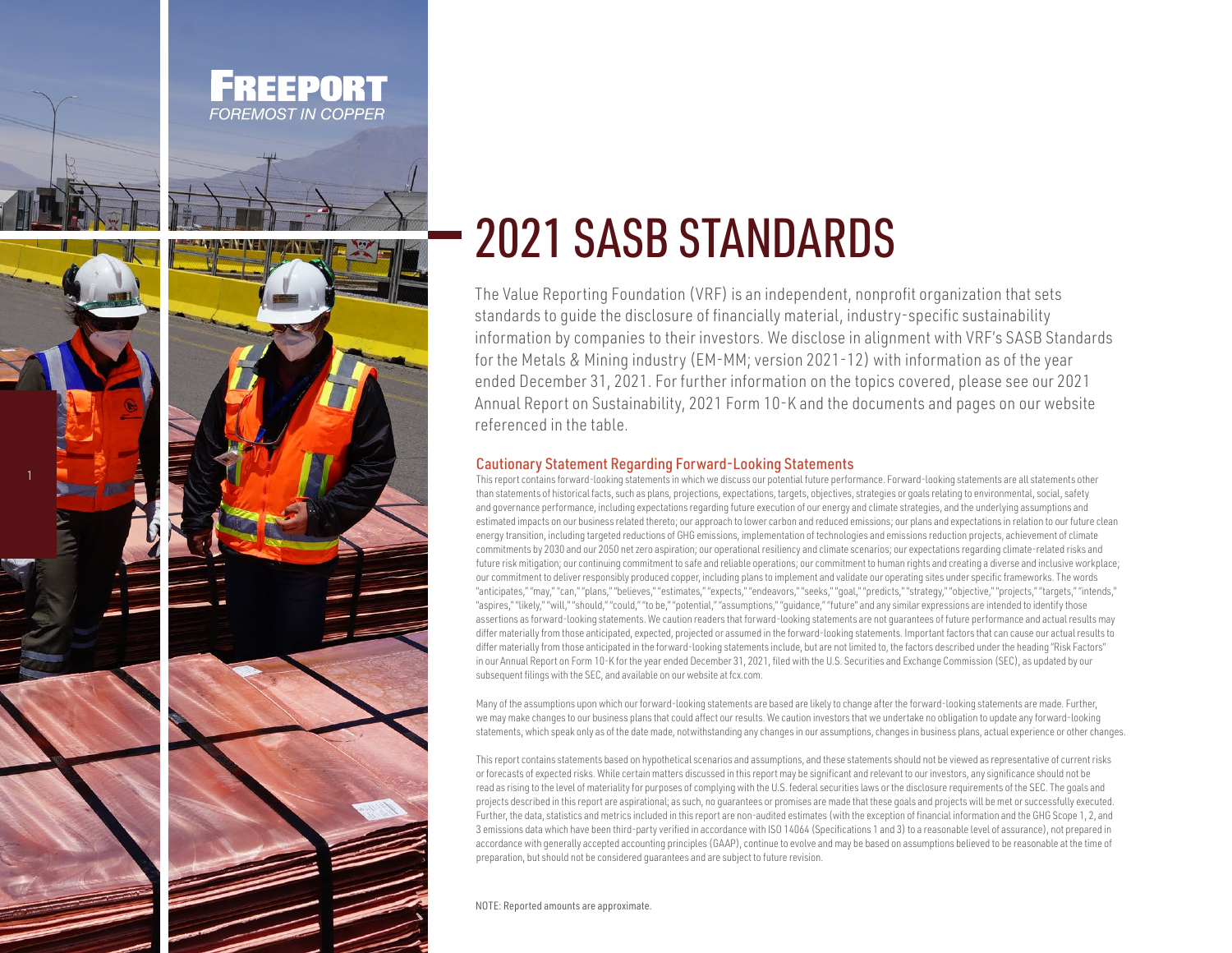| <b>TOPIC</b>                          | <b>ACCOUNTING METRIC</b>                                                                                                                                                                                                                                                       | <b>CATEGORY</b>            | UNIT OF<br><b>MEASURE</b>                      | <b>CODE</b>      | <b>FCX RESPONSE</b>                                                                                                                                                                                                                                                                                                                                                                                                                                                                                                                                                                                                                                                                                                                                                                                                                                                                                                                                                                                                                                                                                                                                                                                                                           | <b>REFERENCES</b>                                                                                   |
|---------------------------------------|--------------------------------------------------------------------------------------------------------------------------------------------------------------------------------------------------------------------------------------------------------------------------------|----------------------------|------------------------------------------------|------------------|-----------------------------------------------------------------------------------------------------------------------------------------------------------------------------------------------------------------------------------------------------------------------------------------------------------------------------------------------------------------------------------------------------------------------------------------------------------------------------------------------------------------------------------------------------------------------------------------------------------------------------------------------------------------------------------------------------------------------------------------------------------------------------------------------------------------------------------------------------------------------------------------------------------------------------------------------------------------------------------------------------------------------------------------------------------------------------------------------------------------------------------------------------------------------------------------------------------------------------------------------|-----------------------------------------------------------------------------------------------------|
| Greenhouse<br>Gas<br><b>Emissions</b> | (1) Gross global Scope<br>1 emissions<br>(2) Percentage covered<br>under emissions-<br>limiting regulations                                                                                                                                                                    | Quantitative               | Metric tons (t)<br>$CO, -e,$<br>Percentage (%) | EM-MM-<br>110a.1 | (1) 4,575,559 metric tons of carbon dioxide equivalent<br>(2) 1.36%                                                                                                                                                                                                                                                                                                                                                                                                                                                                                                                                                                                                                                                                                                                                                                                                                                                                                                                                                                                                                                                                                                                                                                           | (1) ESG Performance<br><b>Trend Data: Climate</b>                                                   |
|                                       | Discussion of long-term<br>and short-term strategy<br>or plan to manage Scope<br>1 emissions, emissions<br>reduction targets, and<br>an analysis of<br>performance against<br>those targets                                                                                    | Discussion<br>and Analysis | N/A                                            | EM-MM-<br>110a.2 | We are dedicated to supplying the world with responsibly produced copper, which includes operating in a way that<br>manages and mitigates our greenhouse gas (GHG) emissions and other climate-related risks. We aspire to participate<br>in and positively contribute to a 2050 net zero economy. We have set GHG emissions (Scope 1 and 2) intensity reduction<br>targets covering 94% our portfolio in order to help manage relevant, climate-related risks and support the<br>decarbonization of our business. We will continue aligning our disclosures with the recommendations of the Taskforce<br>on Climate-related Financial Disclosures (TCFD) and we have committed to validating our interim 2030 GHG emissions<br>reduction targets with the Science Based Target initiative (SBTi). By 2030, we aim to reduce our GHG emissions<br>intensity by 15% in the Americas and 30% at PT-FI (as compared to our 2018 baseline) to reach 3.17 metric tons of CO <sub>2</sub> e<br>per metric ton of copper cathode produced in the Americas and 3.34 metrics tons of CO <sub>2</sub> e per metric of payable copper<br>produced at PT-FI.<br>For more information on our commitments and progress, please see our reference documents. | (1) 2021 Annual Report<br>on Sustainability:<br><b>Climate</b><br>(2) 2020 Climate<br><b>Report</b> |
| <b>Air Quality</b>                    | Air emissions of the<br>following pollutants:<br>$(1)$ CO, $(2)$ NO <sub>x</sub><br>(excluding $N_2$ 0),<br>$(3)$ SO <sub>x</sub> , $(4)$ particulate<br>matter $(PM_{10})$ ,<br>$(5)$ mercury $(Hg)$ ,<br>$(6)$ lead $(Pb)$ , and<br>(7) volatile organic<br>compounds (VOCs) | Quantitative               | Metric tons (t)                                | EM-MM-<br>120a.1 | (1) 96.1 thousand metric tons<br>(2) 47.5 thousand metric tons<br>(3) 7.0 thousand metric tons<br>(4) 13.0 thousand metric tons<br>(5) Less than one metric ton<br>$(6)$ 11.6 metric tons<br>(7) 8.5 thousand metric tons                                                                                                                                                                                                                                                                                                                                                                                                                                                                                                                                                                                                                                                                                                                                                                                                                                                                                                                                                                                                                     | (1) ESG Performance<br><b>Trend Data: Air Emissions</b>                                             |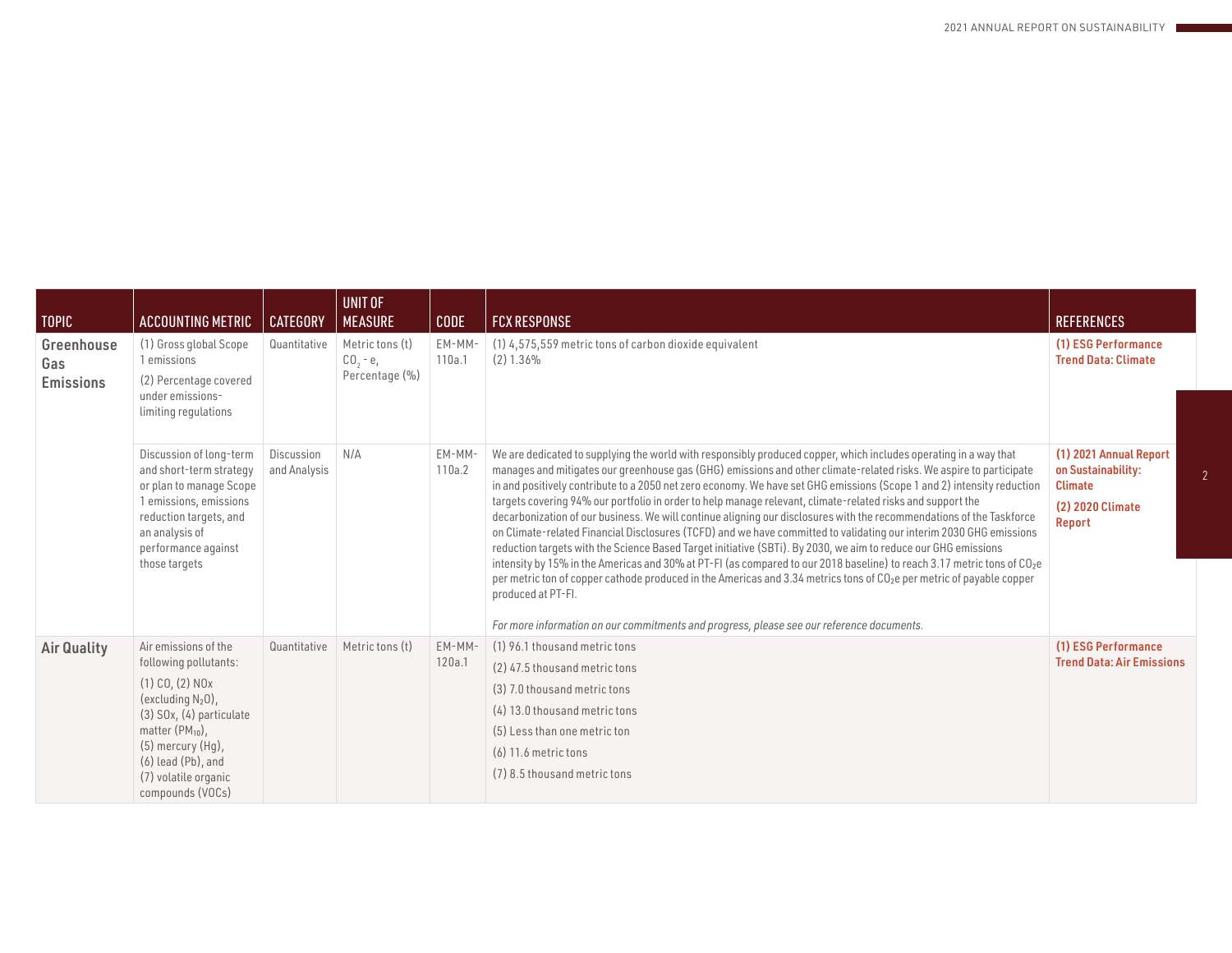| <b>TOPIC</b>                | ACCOUNTING METRIC                                                                                                                                                                   | <b>CATEGORY</b> | UNIT OF<br><b>MEASURE</b>                            | <b>CODE</b>      | <b>FCX RESPONSE</b>                                                                                                                                                                                                                                                                                                                                                                                                                                                                                           | <b>REFERENCES</b>                                 |
|-----------------------------|-------------------------------------------------------------------------------------------------------------------------------------------------------------------------------------|-----------------|------------------------------------------------------|------------------|---------------------------------------------------------------------------------------------------------------------------------------------------------------------------------------------------------------------------------------------------------------------------------------------------------------------------------------------------------------------------------------------------------------------------------------------------------------------------------------------------------------|---------------------------------------------------|
| <b>Energy</b><br>Management | (1) Total energy<br>consumed,<br>(2) percentage grid<br>electricity,<br>(3) percentage<br>renewable                                                                                 | Quantitative    | Gigajoules (GJ),<br>Percentage (%)                   | EM-MM-<br>130a.1 | (1) Total energy consumed: 91,212 TJ<br>(2) Percentage grid electricity: 37%<br>(3) Percentage renewable: 3.7%*<br>*These data include renewable energy sources such as wind, solar and geothermal contracts for energy<br>consumption, and a percentage associated with biofuels used onsite. Our Americas operations also receive<br>power from hydro and biomass sources, which are not included in the SASB EM-MM standard definition of<br>renewable energy but are considered low-emission sources.     | (1) ESG Performance<br><b>Trend Data: Climate</b> |
| Water<br>Management         | (1) Total freshwater<br>withdrawn,<br>(2) Total freshwater<br>consumed,<br>+ percentage of each in<br>regions with High or<br><b>Extremely High Baseline</b><br><b>Water Stress</b> | Quantitative    | Thousand cubic<br>meters $(m^3)$ ,<br>Percentage (%) | EM-MM-<br>140a.1 | (1) Total freshwater withdrawn: 236,952 thousand cubic meters; 24% with High or Extremely High Baseline<br>Water Stress<br>(2) Total freshwater consumed: 112,288 thousand cubic meters; 46% with High or Extremely High Baseline<br><b>Water Stress</b><br>Freshwater totals above are defined by SASB and equivalent to high quality freshwater as defined by ICMM. For<br>more comprehensive information on our water performance and the water stress classifications, please see<br>reference documents. | (1) ESG Performance Trend<br>Data: Water          |
|                             | Number of incidents of<br>non-compliance<br>associated with water<br>quality permits,<br>standards, and<br>regulations                                                              | Quantitative    | Number                                               | EM-MM-<br>140a.2 | No incidents of non-compliance associated with water quality permits, standards, and regulations occurred in 2021.                                                                                                                                                                                                                                                                                                                                                                                            |                                                   |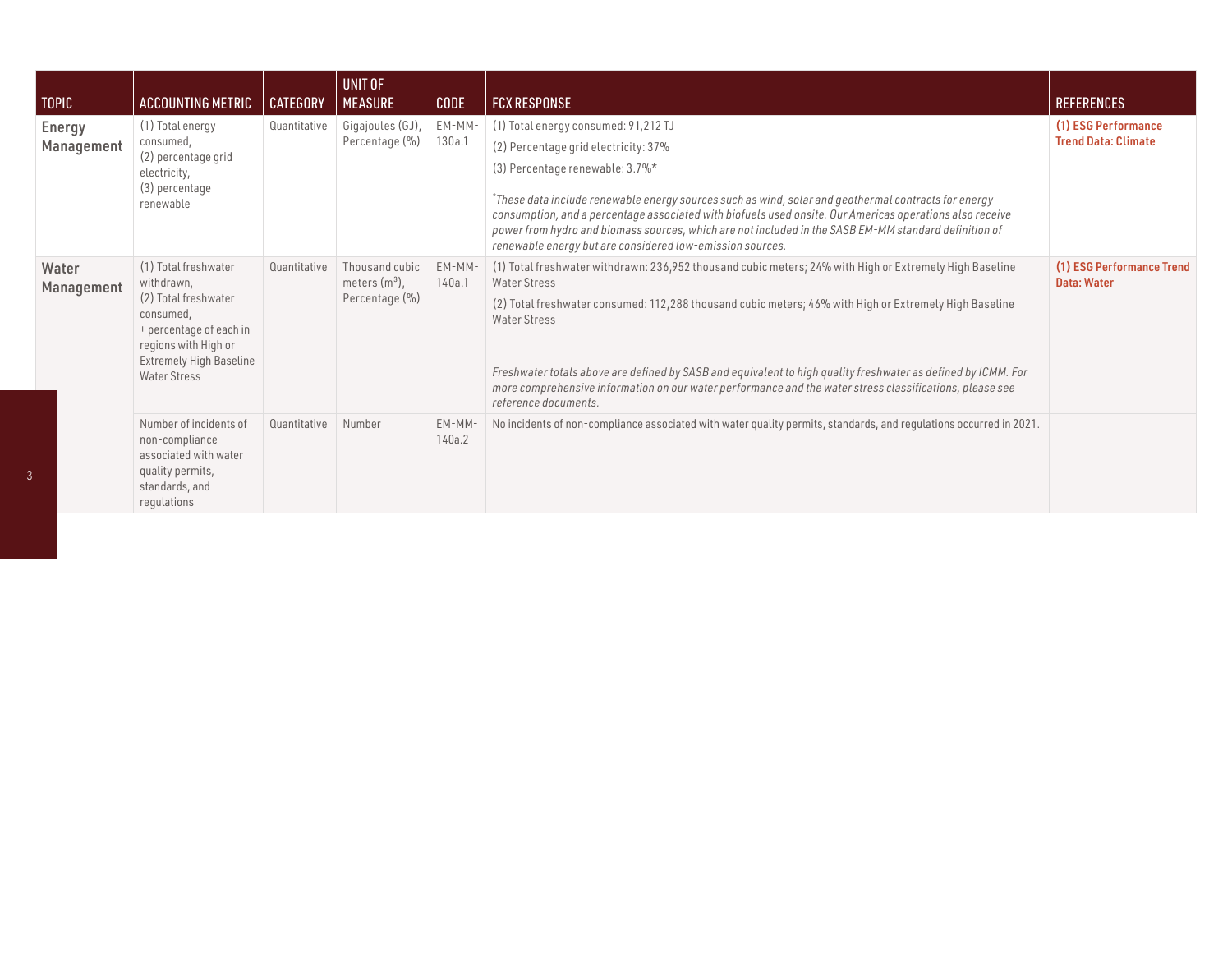| <b>TOPIC</b>                                                  | ACCOUNTING METRIC                                                                                                                 | <b>CATEGORY</b>            | UNIT OF<br><b>MEASURE</b> | <b>CODE</b>       | <b>FCX RESPONSE</b>                                                                                                                                                                                                                                                                                                                                                                                                                                                                                                                                                                                                                                                                                                                                                                                                                                                                                                                                                 | <b>REFERENCES</b>                                                                    |
|---------------------------------------------------------------|-----------------------------------------------------------------------------------------------------------------------------------|----------------------------|---------------------------|-------------------|---------------------------------------------------------------------------------------------------------------------------------------------------------------------------------------------------------------------------------------------------------------------------------------------------------------------------------------------------------------------------------------------------------------------------------------------------------------------------------------------------------------------------------------------------------------------------------------------------------------------------------------------------------------------------------------------------------------------------------------------------------------------------------------------------------------------------------------------------------------------------------------------------------------------------------------------------------------------|--------------------------------------------------------------------------------------|
| Waste &<br><b>Hazardous</b><br><b>Materials</b><br>Management | Total weight of<br>non-mineral waste<br>generated                                                                                 | Quantitative               | Metric tons (t)           | EM-MM-<br>150a.4  | 261.5 thousand metric tons                                                                                                                                                                                                                                                                                                                                                                                                                                                                                                                                                                                                                                                                                                                                                                                                                                                                                                                                          | (1) 2021 Form 10-K,<br>Item 1A: Risk Factors:<br><b>Operational Risks</b>            |
|                                                               | Total weight of tailings<br>produced                                                                                              | Quantitative               | Metric tons (t)           | EM-MM-<br>150a.5  | 295 million metric tons                                                                                                                                                                                                                                                                                                                                                                                                                                                                                                                                                                                                                                                                                                                                                                                                                                                                                                                                             | (2) ESG Performance<br><b>Trend Data: Mining.</b><br><b>Mineral Processing Waste</b> |
|                                                               | Total weight of waste<br>rock generated                                                                                           | Quantitative               | Metric tons (t)           | EM-MM-<br>150a.6  | 365 million metric tons                                                                                                                                                                                                                                                                                                                                                                                                                                                                                                                                                                                                                                                                                                                                                                                                                                                                                                                                             | (3) 2021 Annual Report on<br><b>Sustainability: Tailings</b><br><b>Management</b>    |
|                                                               | Total weight of<br>hazardous waste<br>generated                                                                                   | Quantitative               | Metric tons (t)           | EM-MM<br>150a.7   | 29.4 thousand metric tons                                                                                                                                                                                                                                                                                                                                                                                                                                                                                                                                                                                                                                                                                                                                                                                                                                                                                                                                           |                                                                                      |
|                                                               | Total weight of<br>hazardous waste<br>recycled                                                                                    | Quantitative               | Metric tons (t)           | EM-MM-<br>150a.8  | 7.1 thousand metric tons                                                                                                                                                                                                                                                                                                                                                                                                                                                                                                                                                                                                                                                                                                                                                                                                                                                                                                                                            |                                                                                      |
|                                                               | Number of significant<br>incidents associated<br>with hazardous<br>materials and waste<br>management                              | Quantitative               | Number                    | EM-MM<br>150a.9   | No Significant (as defined by our risk matrix) incidents associated with hazardous materials and waste<br>management occurred in 2021.                                                                                                                                                                                                                                                                                                                                                                                                                                                                                                                                                                                                                                                                                                                                                                                                                              |                                                                                      |
|                                                               | Description of waste and<br>hazardous materials<br>management policies<br>and procedures for<br>active and inactive<br>operations | Discussion<br>and Analysis | n/a                       | EM-MM-<br>150a.10 | We are committed to reducing our environmental impact, which includes the effective management of our<br>mining and non-mining wastes alike. Mining and mineral processing wastes are typically managed in<br>designated, engineered stockpiles or impoundments. In addition to responsibly managing our mining and<br>mineral processing waste, we continuously evaluate opportunities to reduce the quantity of non-mining waste<br>generated. We seek to apply the standard protocol of reduce, reuse, recycle wherever possible and implement<br>robust practices to identify, categorize, store and manage non-mining wastes. Through our asset recovery<br>programs, we divert certain materials from the landfill, and we strive to increase recycling and reuse of those<br>materials in our operations whenever possible. We also evaluate our hazardous waste streams and, when<br>possible, substitute materials with lower toxicity into our processes. |                                                                                      |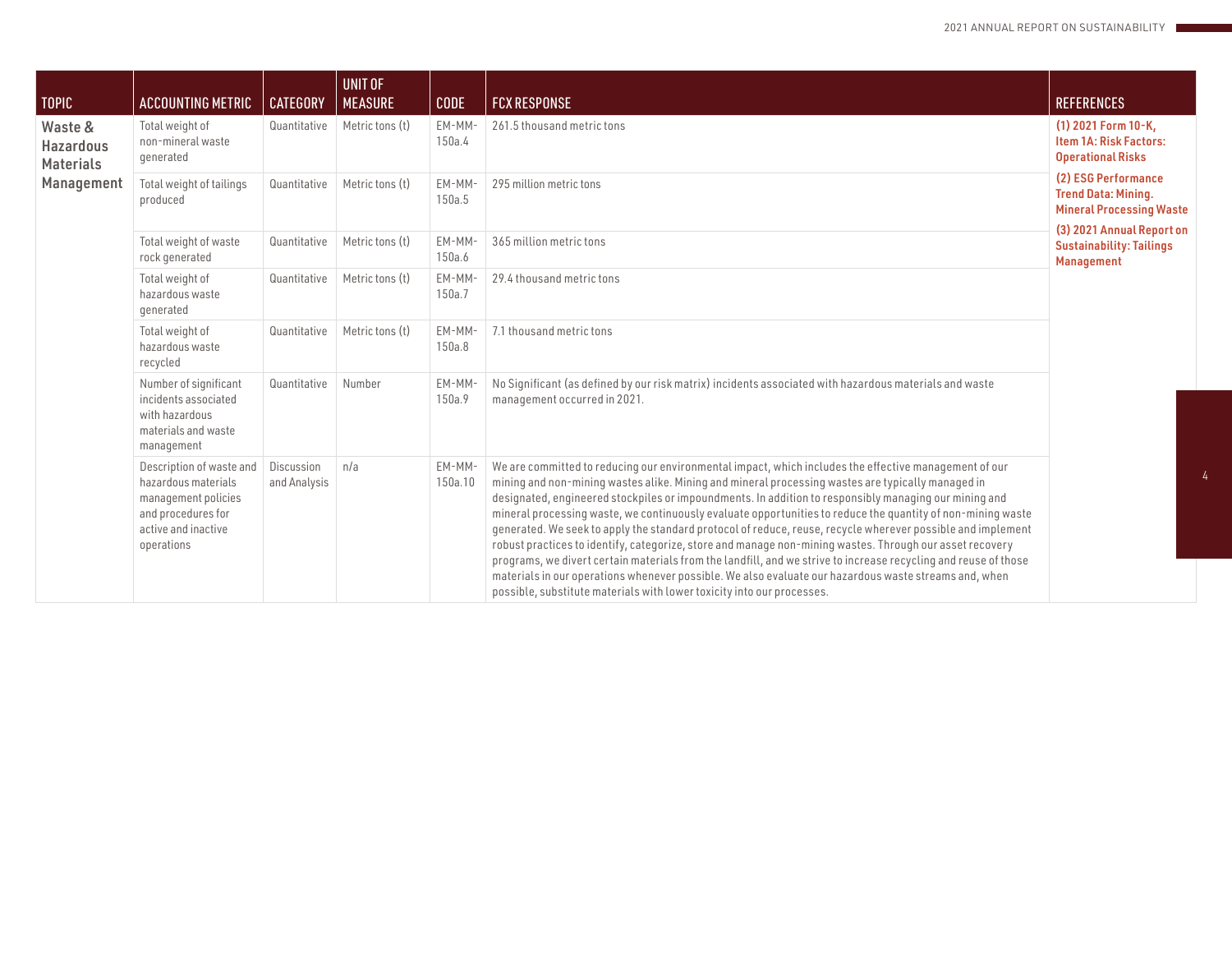| <b>TOPIC</b>                   | <b>ACCOUNTING METRIC   CATEGORY</b>                                                                                                                               |                            | UNIT OF<br><b>MEASURE</b> | <b>CODE</b>      | <b>FCX RESPONSE</b>                                                                                                                                                                                                                                                                                                                                                                                                                                                                                                                                                                                                                                                                                                                                                                                                                                                                                                                                                                                                                                                                                                                                                                                                                                                                                                                                                                                                                                                                                   | <b>REFERENCES</b>                                                                                                                                    |
|--------------------------------|-------------------------------------------------------------------------------------------------------------------------------------------------------------------|----------------------------|---------------------------|------------------|-------------------------------------------------------------------------------------------------------------------------------------------------------------------------------------------------------------------------------------------------------------------------------------------------------------------------------------------------------------------------------------------------------------------------------------------------------------------------------------------------------------------------------------------------------------------------------------------------------------------------------------------------------------------------------------------------------------------------------------------------------------------------------------------------------------------------------------------------------------------------------------------------------------------------------------------------------------------------------------------------------------------------------------------------------------------------------------------------------------------------------------------------------------------------------------------------------------------------------------------------------------------------------------------------------------------------------------------------------------------------------------------------------------------------------------------------------------------------------------------------------|------------------------------------------------------------------------------------------------------------------------------------------------------|
| <b>Biodiversity</b><br>Impacts | Description of<br>environmental<br>management policies<br>and practices for active<br>sites                                                                       | Discussion<br>and Analysis | N/A                       | EM-MM-<br>160a.1 | We are committed to sound environmental practices at all of our operations. Our Environmental Policy serves as<br>the framework for the protection of natural resources in the regions where we live and work. In addition to<br>maintaining compliance with laws and regulations, we utilize risk management strategies based on valid data and<br>sound science throughout the mining life cycle, and we plan and conduct our operations in a manner that optimizes<br>the economic use of resources while minimizing the adverse environmental effects. All our mining and mineral<br>processing operations and technology centers maintain Environmental Management Systems (EMS) certified to<br>ISO 14001:2015. Our practices and policies apply to all active sites across the portfolio and address critical<br>environmental aspects including biodiversity, water stewardship, waste and hazardous chemicals, air emissions,<br>and natural resource conservation and recycling. The environmental management programs implemented at our<br>sites are based upon corporate policies, requlatory compliance, and voluntary commitments to good international<br>industrial practices and standards and are verified through independent third-party assurance reviews. These<br>programs are enabled through implementation of our risk register and project development sustainability review<br>processes as well as project specific environmental and social impact assessments (ESIA). | (1) 2021 Annual Report on<br><b>Sustainability: Thriving</b><br><b>Environments</b><br>(2) Sustainability ><br><b>Environment page on</b><br>fcx.com |
|                                | Percentage of mine<br>sites where acid rock<br>drainage is:<br>(1) predicted to occur,<br>(2) actively mitigated,<br>and (3) under<br>treatment or<br>remediation | Quantitative               | Percentage (%)            | EM-MM-<br>160a.2 | We implement robust programs to identify, mitigate and manage acid rock drainage (ARD) from waste rock and<br>tailings. ARD is a geochemical process that releases sulfate, acid and / or metals into the environment when certain<br>rock materials are exposed to water and oxygen. ARD forms either naturally or following human caused activities<br>when metal sulfide minerals present in host rock are exposed to air and natural precipitation. The resulting acid that<br>forms can dissolve metals from the surrounding rock and be a source of pollution to surface water or groundwater<br>resources if not properly managed. The formation of ARD can be exacerbated by large earth moving activities, like<br>mining or construction, particularly when these activities expose sulfide bearing minerals to additional air and water,<br>which can accelerate the oxidation process.                                                                                                                                                                                                                                                                                                                                                                                                                                                                                                                                                                                                    |                                                                                                                                                      |
|                                |                                                                                                                                                                   |                            |                           |                  | However, through implementation of targeted management practices, environmental impacts from ARD can be<br>prevented or minimized. Our environmental policy requires that we review and account for environmental effects of<br>each activity, throughout the mine life cycle. Based on material classifications and geochemical characterizations of<br>our ore bodies, ARD is predicted to occur to some degree at nearly all of our operations and is actively mitigated in<br>those locations throughout the mine life cycle utilizing best available control technologies.                                                                                                                                                                                                                                                                                                                                                                                                                                                                                                                                                                                                                                                                                                                                                                                                                                                                                                                       |                                                                                                                                                      |
|                                |                                                                                                                                                                   |                            |                           |                  | When potentially acid generating materials are identified in the planning phase, we implement strategies for<br>prevention of ARD formation or management of ARD if it occurs. These strategies include, but are not limited to,<br>designing storage facilities to prevent or minimize ARD formation, blending acid generating materials with materials<br>with sufficient buffering capacity to eliminate the net acid generating potential during operations, installing<br>engineering controls to manage stormwater that infiltrates or runs-off from these facilities, and monitoring controls<br>systems over the mine life cycle including the closure and post-closure phases. Additionally, we consider site<br>specific factors such as rock type, climate, and other geographic considerations in order to minimize operations risk<br>and reduce post mining closure and reclamation liability.                                                                                                                                                                                                                                                                                                                                                                                                                                                                                                                                                                                          |                                                                                                                                                      |
|                                |                                                                                                                                                                   |                            |                           |                  | Finally, if the formation of ARD cannot be eliminated, we implement mitigation measures such as water management,<br>water treatment or reclamation and, at our PT-FI operations, studies that include risk assessments to determine<br>additional monitoring and mitigation efforts that may be effective. The objective of these controls is to limit or<br>eliminate the exposure of sulfide minerals to the atmosphere, minimize the amount of water contacting mine<br>materials, including waste rock or tailings, and ensure effective monitoring and maintenance systems are in place to<br>minimize the potential ARD generation. Mitigation strategies at our mining operations are also subject to regulatory<br>review, approval and oversight to ensure the effectiveness of the selected control measures.                                                                                                                                                                                                                                                                                                                                                                                                                                                                                                                                                                                                                                                                              |                                                                                                                                                      |

5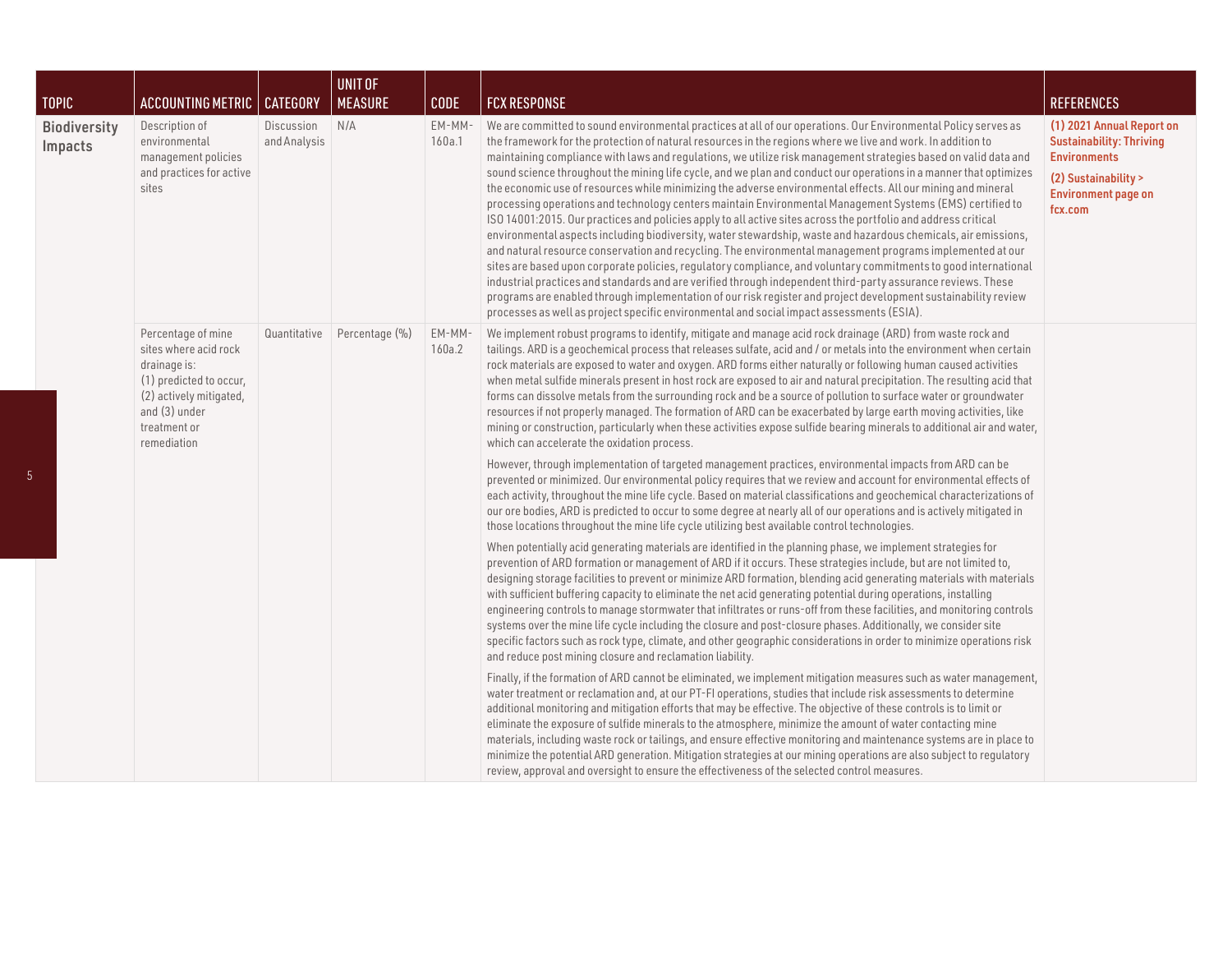| <b>TOPIC</b>                                                                       | <b>ACCOUNTING METRIC</b>                                                                                                                                  | CATEGORY     | <b>UNIT OF</b><br><b>MEASURE</b> | <b>CODE</b>      | <b>FCX RESPONSE</b>                                                                                                                                                                                                                                                                                                                                                                                                                                                                                                                                                                                                                                                                                                                                                                                                                                                                                                                                                                                                                                                                                                                                                                                                                                                                                                                                                                                                                                                                                                                                                                                                                                                                                                                                                                                                                                                                                                           | <b>REFERENCES</b>                                                                                                                                                                                                                                                                                                                                                                                |
|------------------------------------------------------------------------------------|-----------------------------------------------------------------------------------------------------------------------------------------------------------|--------------|----------------------------------|------------------|-------------------------------------------------------------------------------------------------------------------------------------------------------------------------------------------------------------------------------------------------------------------------------------------------------------------------------------------------------------------------------------------------------------------------------------------------------------------------------------------------------------------------------------------------------------------------------------------------------------------------------------------------------------------------------------------------------------------------------------------------------------------------------------------------------------------------------------------------------------------------------------------------------------------------------------------------------------------------------------------------------------------------------------------------------------------------------------------------------------------------------------------------------------------------------------------------------------------------------------------------------------------------------------------------------------------------------------------------------------------------------------------------------------------------------------------------------------------------------------------------------------------------------------------------------------------------------------------------------------------------------------------------------------------------------------------------------------------------------------------------------------------------------------------------------------------------------------------------------------------------------------------------------------------------------|--------------------------------------------------------------------------------------------------------------------------------------------------------------------------------------------------------------------------------------------------------------------------------------------------------------------------------------------------------------------------------------------------|
| <b>Biodiversity</b><br>Impacts                                                     | Percentage of<br>(1) proved and<br>(2) probable reserves<br>in or near sites with<br>protected<br>conservation status or<br>endangered species<br>habitat | Quantitative | Percentage (%)                   | EM-MM-<br>160a.3 | <b>Protected Areas</b><br>0% of total 2P reserves are in protected areas<br>10.5% of total 2P reserves are near (within 5 kilometers of) protected areas (100% PT-FI and 100% Henderson)<br>Our proven and probable (2P) reserves near protected areas are associated with our Henderson mine in Colorado<br>and PT-FI operations in Indonesia. Both are underground operations and therefore have limited potential to<br>adversely affect the integrity and essential values for which the protected areas were designated.<br><b>Endangered Species Habitat</b><br>0.1% of total 2P reserves are in endangered species habitat (<1% Sierrita; <1% Cerro Verde)<br>69.0% of total 2P reserves are near (within 5 kilometers of) endangered species habitat (100% of PT-FI, Cerro<br>Verde, Climax and Sierrita; 79% Morenci; 15% Chino)<br>Our proven and probable (2P) reserves that are located near endangered species habitats do not affect those<br>habitats. The endangered species habitats near Morenci, Chino, and Climax reserves are located on federal lands<br>managed by the U.S. Forest Service; we do not conduct activities within the habitat. Cerro Verde's reserves qualify<br>due to an endangered bat species that is known to occur and forage in the general region of the operations and we<br>actively seek to protect the species. PT-FI's reserves qualify due to the district's proximity to Lorentz National Park,<br>however, we have not and will not conduct any mining or exploration activities in Lorentz National Park, which is a<br>UNESCO World Heritage Site. As part of our ICMM commitment, we will not explore nor mine at any UNESCO World<br>Heritage Sites. Furthermore, PT-FI mining operations have fully transitioned underground.<br>Percentages reported above are based on total ore metric tons. Refer to page 34 of FCX's 2021 Form 10-K for average<br>ore grades. | (1) 2021 Form 10-K,<br>Items 1 and 2. Business<br>and Properties:<br><b>MINERAL RESERVES</b><br>(2) 2021 Annual Report on<br><b>Sustainability: Biodiversity</b><br>(3) Sustainability ><br><b>Environment page</b><br>on fcx.com                                                                                                                                                                |
| Security,<br>Human<br>Rights &<br><b>Rights of</b><br>Indigenous<br><b>Peoples</b> | Percentage of<br>(1) proved and<br>(2) probable reserves<br>in or near areas of<br>conflict                                                               | Quantitative | Percentage (%)                   | EM-MM-<br>210a.1 | At the time of this report publication, we did not have operations located in 'active areas of conflict' as defined by<br>the latest available data from the 2020 Uppsala Conflict Data Program.<br>At our PT-FI operations in Papua, Indonesia, there have been attacks on civilians by separatists and highly<br>publicized conflicts between separatists and the Indonesia military and police, some of which have occurred in<br>or near our project area. FCX is a founding member, quided by, and implements The Voluntary Principles on<br>Security and Human Rights for our security and human rights programs, including interactions with host<br>government police, military personnel and private security contractors.<br>For more information on our approach to human rights and security, please see the relevant sections of our 2021<br>Annual Report on Sustainability and the human rights section of our website.                                                                                                                                                                                                                                                                                                                                                                                                                                                                                                                                                                                                                                                                                                                                                                                                                                                                                                                                                                                        | (1) Voluntary Principles<br>on Security and Human<br><b>Rights, Annual Reports</b><br>to the Plenary<br>(2) 2021 Annual Report<br>on Sustainability:<br><b>Communities &amp; Indigenous</b><br><b>Peoples</b><br>(3) 2021 Annual Report<br>on Sustainability:<br><b>Responsible Value Chains</b><br>(4) 2021 Form 10-K,<br>Items 1 and 2. Business<br>and Properties: MINERAL<br><b>RESERVES</b> |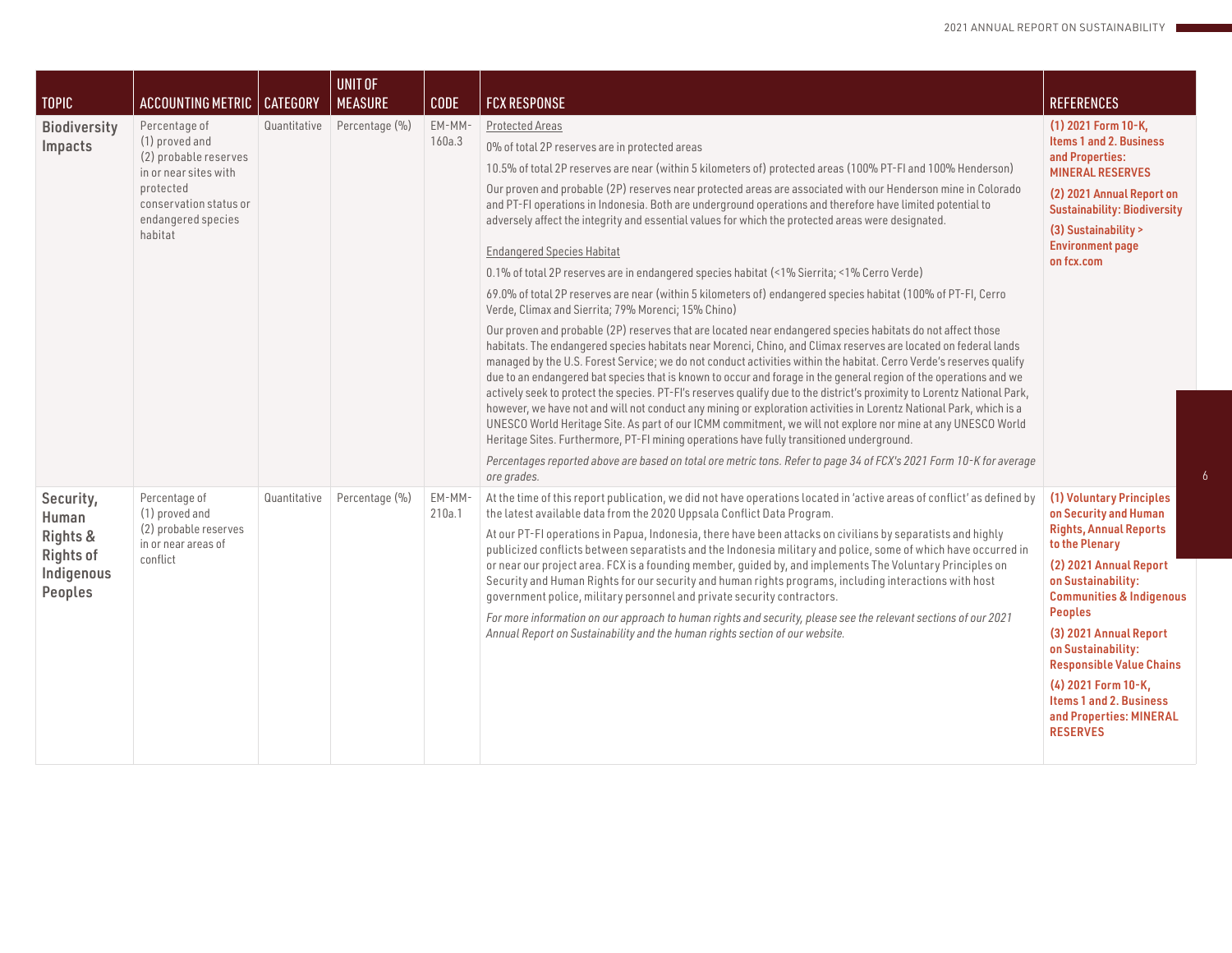| <b>TOPIC</b>                                                                | ACCOUNTING METRIC                                                                                                                                                       | <b>CATEGORY</b>            | UNIT OF<br><b>MEASURE</b> | <b>CODE</b>      | <b>FCX RESPONSE</b>                                                                                                                                                                                                                                                                                                                                                                                                                                                                                                                                                                                                                                                                                                                                                                                                                                                                                                                                                                                                                                                                                                                                                    | <b>REFERENCES</b>                                                                                                                                                                                                                                                                                                                                                                                                                                             |
|-----------------------------------------------------------------------------|-------------------------------------------------------------------------------------------------------------------------------------------------------------------------|----------------------------|---------------------------|------------------|------------------------------------------------------------------------------------------------------------------------------------------------------------------------------------------------------------------------------------------------------------------------------------------------------------------------------------------------------------------------------------------------------------------------------------------------------------------------------------------------------------------------------------------------------------------------------------------------------------------------------------------------------------------------------------------------------------------------------------------------------------------------------------------------------------------------------------------------------------------------------------------------------------------------------------------------------------------------------------------------------------------------------------------------------------------------------------------------------------------------------------------------------------------------|---------------------------------------------------------------------------------------------------------------------------------------------------------------------------------------------------------------------------------------------------------------------------------------------------------------------------------------------------------------------------------------------------------------------------------------------------------------|
| Security,<br>Human<br>Rights &<br><b>Rights of</b><br>Indigenous<br>Peoples | Percentage of<br>(1) proved and<br>(2) probable reserves<br>in or near Indigenous<br>land                                                                               | Quantitative               | Percentage (%)            | EM-MM-<br>210a.2 | 10.1% of total proven and probable reserves are in or near (within 5 kilometers of) Indigenous lands, representing<br>PT-FI in Indonesia, which is located where Indigenous Peoples of Papua hold customary land rights.<br>Indigenous lands for purposes of this calculation are defined by Article 33 of the United Nations Declaration on the<br>Rights of Indigenous Peoples and the International Labor Organization Convention No. 169. While they do not meet<br>the SASB threshold for inclusion, Indigenous Peoples in Chile and Native Americans in the United States either<br>currently or have historically occupied lands in proximity to our operations or have ancestral connections to these<br>lands. We are committed to constructively engaging with all Indigenous Peoples to support shared value for all<br>stakeholders.<br>Percentages reported above are based on total ore metric tons. Refer to page 34 of FCX's 2021 Form 10-K for average<br>ore grades.                                                                                                                                                                                 | (1) 2021 Form 10-K,<br>Items 1 and 2.<br><b>Business and Properties:</b><br><b>MINERAL RESERVES</b><br>(2) 2021 Annual Report<br>on Sustainability:<br><b>Communities &amp; Indigenous</b><br><b>Peoples</b><br>(3) Sustainability > People ><br><b>Communities &amp; Indigenous</b><br>Peoples > Land Use &<br><b>Customary Rights page on</b><br>fcx.com<br>(4) Sustainability > People ><br><b>Communities &amp; Indigenous</b><br>Peoples page on fcx.com |
|                                                                             | Discussion of<br>engagement processes<br>and due diligence<br>practices with respect<br>to human rights,<br>Indigenous rights, and<br>operation in areas of<br>conflict | Discussion<br>and Analysis | N/A                       | EM-MM-<br>210a.3 | For information on our engagement processes and due diligence practices with respect to human rights and<br>Indigenous rights, please refer to the Communities, Indigenous Peoples, Land Use & Customary Rights and Human<br>Rights sections of our 2021 Annual Report on Sustainability and information on fcx.com.<br>PT-FI has engaged with Papua's Indigenous populations - the Amungme and Kamoro as well as the five neighboring<br>ethnic groups - Dani, Damal, Nduga, Mee and Moni (collectively known as the "seven suku") - for decades through<br>multiple formal agreements that promote capacity building through workforce skills training as well as health,<br>education, economic development, public infrastructure development, and participatory monitoring and evaluation<br>of PT-FI funded projects. In addition, we are continuously investing in our local communities in Papua by<br>implementing programs to support capacity building through the development of their skills and employability.<br>For information on the above-mentioned engagement processes and how PT-FI operates in this context, please see<br>reference documents. | (1) Voluntary Principles<br>on Security and Human<br><b>Rights, Annual Reports</b><br>to the Plenary<br>(2) 2021 Annual Report<br>on Sustainability:<br><b>Communities &amp; Indigenous</b><br><b>Peoples</b><br>(3) 2021 Annual Report<br>on Sustainability:<br><b>Responsible Value Chains</b><br>(4) 2020 OECD Step 5<br><b>Due Diligence Report</b>                                                                                                       |

7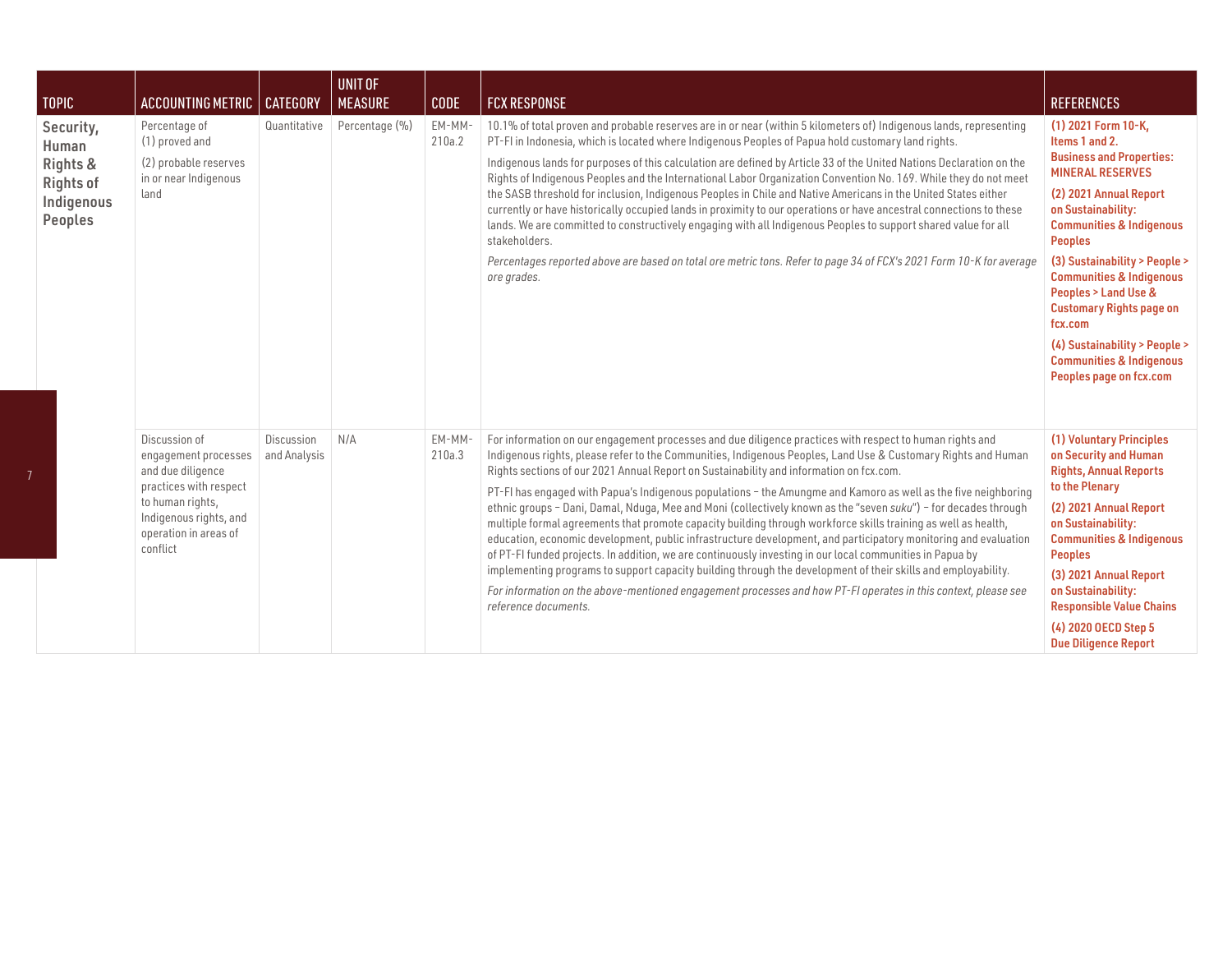| TOPIC                         | ACCOUNTING METRIC                                                                                                                          | <b>CATEGORY</b>            | <b>UNIT OF</b><br><b>MEASURE</b> | <b>CODE</b>      | <b>FCX RESPONSE</b>                                                                                                                                                                                                                                                                                                                                                                                                                                                                                                                                                                                                                                                                                                                                                                                                                                                                                                                                                                                                                                                                                                                                                                                                                                                                                                                                                        | <b>REFERENCES</b>                                                                                                                                                                                                                                                                                                                                                                                                                                                                               |
|-------------------------------|--------------------------------------------------------------------------------------------------------------------------------------------|----------------------------|----------------------------------|------------------|----------------------------------------------------------------------------------------------------------------------------------------------------------------------------------------------------------------------------------------------------------------------------------------------------------------------------------------------------------------------------------------------------------------------------------------------------------------------------------------------------------------------------------------------------------------------------------------------------------------------------------------------------------------------------------------------------------------------------------------------------------------------------------------------------------------------------------------------------------------------------------------------------------------------------------------------------------------------------------------------------------------------------------------------------------------------------------------------------------------------------------------------------------------------------------------------------------------------------------------------------------------------------------------------------------------------------------------------------------------------------|-------------------------------------------------------------------------------------------------------------------------------------------------------------------------------------------------------------------------------------------------------------------------------------------------------------------------------------------------------------------------------------------------------------------------------------------------------------------------------------------------|
| Community<br><b>Relations</b> | Discussion of process<br>to manage risks and<br>opportunities<br>associated with<br>community rights<br>and interests                      | Discussion<br>and Analysis | N/A                              | EM-MM-<br>210b.1 | We are committed to responsibly manage our relationships with host communities and Indigenous neighbors.<br>Constructive dialogue is at the foundation of our relationships with host communities and stakeholders. Our<br>engagements help to inform understanding of our actual, potential and perceived impacts. It also helps us build a<br>localized understanding of what contributes to community welfare and long-term sustainability, and mutually<br>identify relevant social investment and development priorities to support any gaps. Engagements also enable us to<br>share information about our own operational activities, facilitate dialogue and ultimately build trust.<br>While our community programs are tailored to the site-specific dynamics of the operation and host community, our<br>overarching objectives in partnership with our local stakeholders are to: (1) build enduring trust, (2) minimize or<br>mitigate any negative impacts from our operations, (3) maximize the positive benefits, (4) support our communities<br>in building resiliency and well-being over the life of the mine, and (5) develop the skills and capacity to thrive<br>beyond the mine.<br>For more information on our approach to management of risks and opportunities associated with community<br>rights and interests, please see reference documents. | (1) 2021 Annual Report on<br><b>Sustainability: Communities</b><br>& Indigenous Peoples<br>(2) Sustainability > People<br>> Communities & Indigenous<br>Peoples > Assessing &<br><b>Managing Impacts page on</b><br>fcx.com<br>(3) Sustainability > People<br>> Communities & Indigenous<br><b>Peoples &gt; Land Use and</b><br><b>Customary Rights page on</b><br>fcx.com<br>(4) Sustainability > People<br>> Communities & Indigenous<br><b>Peoples &gt; Public Health</b><br>page on fcx.com |
|                               | Number and duration<br>of non-technical delays                                                                                             | Quantitative               | Number, Days                     | EM-MM-<br>210b.2 | There were no non-technical delays at any of our operations in 2021.                                                                                                                                                                                                                                                                                                                                                                                                                                                                                                                                                                                                                                                                                                                                                                                                                                                                                                                                                                                                                                                                                                                                                                                                                                                                                                       | (1) 2021 Form 10-K,<br><b>Items 1 and 2. Business</b><br>and Properties:<br><b>GENERAL: Mining</b><br><b>Operations</b>                                                                                                                                                                                                                                                                                                                                                                         |
| Labor<br><b>Relations</b>     | Percentage of active<br>workforce covered<br>under collective<br>bargaining<br>agreements, broken<br>down by U.S. and<br>foreign employees | Quantitative               | Percentage (%)                   | EM-MM-<br>310a.1 | Approximately 31% of our global full-time employee population was covered by collective labor agreements on<br>December 31, 2021, broken down as follows:<br>0% North America<br>49% Indonesia<br>66% South America<br>62% Europe / Other<br>While our North American workforce is not represented by unions, our hourly employees elect to work directly<br>with company management rather than through union representation using our Guiding Principles agreement,<br>which outlines how we work together within the values of the company to achieve our collective goals.<br>Please see references for more information on our approach to labor relations.                                                                                                                                                                                                                                                                                                                                                                                                                                                                                                                                                                                                                                                                                                           | (1) 2021 Form 10-K,<br>Items 1 and 2. Business<br>and Properties: Human<br><b>Capital: Workforce</b><br>(2) 2021 Form 10-K,<br><b>Note 16: Business</b><br><b>Segment Information:</b><br><b>Labor Matters</b><br>(3) ESG Performance<br><b>Trend Data: Workforce</b><br>(4) 2021 Annual Report on<br><b>Sustainability: Workforce</b>                                                                                                                                                          |
|                               | Number and duration<br>of strikes and lockouts                                                                                             | Quantitative               | Number, Days                     | EM-MM-<br>310a.2 | There were no strikes or lockouts at any of our operations in 2021.                                                                                                                                                                                                                                                                                                                                                                                                                                                                                                                                                                                                                                                                                                                                                                                                                                                                                                                                                                                                                                                                                                                                                                                                                                                                                                        | (1) 2021 Form 10-K,<br>Items 1 and 2. Business<br>and Properties: HUMAN<br><b>CAPITAL: Workforce</b><br>(2) 2021 Annual Report on<br><b>Sustainability: Workforce</b>                                                                                                                                                                                                                                                                                                                           |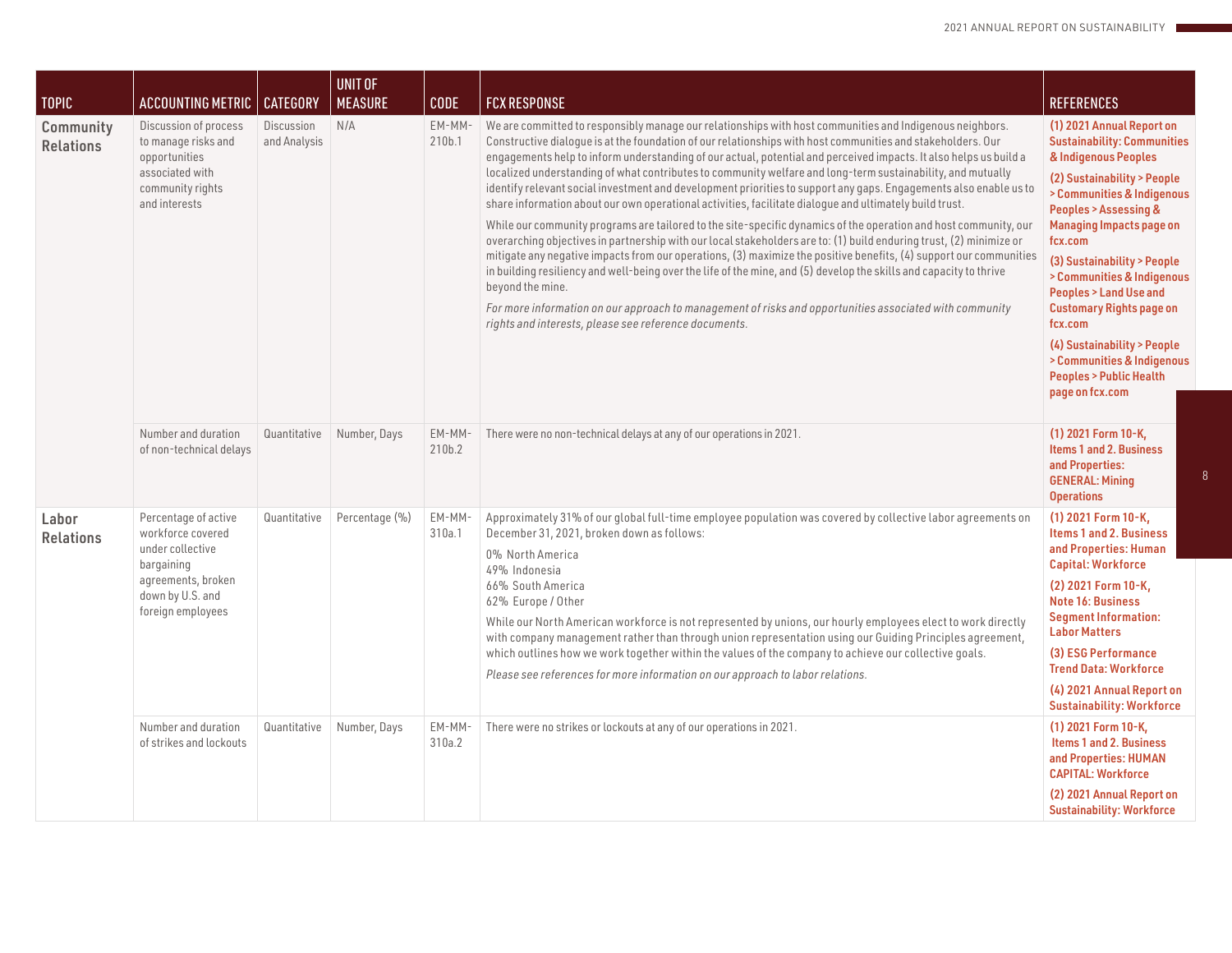| <b>TOPIC</b>                                       | <b>ACCOUNTING METRIC</b>                                                                                                                                                                                                                          | <b>CATEGORY</b>            | <b>UNIT OF</b><br><b>MEASURE</b> | <b>CODE</b>      | <b>FCX RESPONSE</b>                                                                                                                                                                                                                                                                                                                                                                                                                                                                                                                                                                                                                                                                                                                                                                                                                                                                                                                                                                                                                                                                                                                                                                                                                                                                                                                                                                                                                                                                                                                                                                                                                                                                                                                                                                                                                                                                                                                                                                 | <b>REFERENCES</b>                                                                                                   |
|----------------------------------------------------|---------------------------------------------------------------------------------------------------------------------------------------------------------------------------------------------------------------------------------------------------|----------------------------|----------------------------------|------------------|-------------------------------------------------------------------------------------------------------------------------------------------------------------------------------------------------------------------------------------------------------------------------------------------------------------------------------------------------------------------------------------------------------------------------------------------------------------------------------------------------------------------------------------------------------------------------------------------------------------------------------------------------------------------------------------------------------------------------------------------------------------------------------------------------------------------------------------------------------------------------------------------------------------------------------------------------------------------------------------------------------------------------------------------------------------------------------------------------------------------------------------------------------------------------------------------------------------------------------------------------------------------------------------------------------------------------------------------------------------------------------------------------------------------------------------------------------------------------------------------------------------------------------------------------------------------------------------------------------------------------------------------------------------------------------------------------------------------------------------------------------------------------------------------------------------------------------------------------------------------------------------------------------------------------------------------------------------------------------------|---------------------------------------------------------------------------------------------------------------------|
| Workforce<br>Health &<br>Safety                    | (1) MSHA all-incidence<br>rate, (2) fatality rate,<br>(3) near miss<br>frequency rate (NMFR)<br>and (4) average hours<br>of health, safety, and<br>emergency response<br>training for (a)<br>full-time employees<br>and (b) contract<br>employees | Quantitative               | Rate                             | EM-MM-<br>320a.1 | For full year 2021:<br>(1)(a) MSHA all-incidence rate for full-time employees: 0.75<br>(1)(b) MSHA all-incidence rate contract employees: 0.62<br>(2)(a) fatality rate for full-time employees: 0.000<br>(2)(b) fatality rate for contract employees: 0.007<br>(3)(a) near miss frequency rate (NMFR) for full-time employees: 1.61<br>(3)(b) near miss frequency rate (NMFR) for contract employees: 1.21<br>(4) We do not currently disclose this information.                                                                                                                                                                                                                                                                                                                                                                                                                                                                                                                                                                                                                                                                                                                                                                                                                                                                                                                                                                                                                                                                                                                                                                                                                                                                                                                                                                                                                                                                                                                    | (1) 2021 Form 10-K, Item 4:<br><b>Mine Safety Disclosures</b><br>(2) ESG Performance Trend<br>Data: Health & Safety |
| <b>Business</b><br>Ethics &<br><b>Transparency</b> | Description of the<br>management system<br>for prevention of<br>corruption and bribery<br>throughout the value<br>chain                                                                                                                           | Discussion<br>and Analysis | N/A                              | EM-MM-<br>510a.1 | We use a combination of tools to help gather critical data on suppliers with regard to compliance, ESG and other<br>related risks. In recognition of the potential legal and reputational liability that could result from actions of our<br>business partners and contractors under the Foreign Corrupt Practices Act (FCPA) and other laws, the company<br>implemented an online due diligence platform, the Freeport Compliance eXchange (FCeX). This survey-based<br>software platform is designed to assess risk in areas of anti-corruption, international trade and human rights.<br>FCeX has enhanced our ability to identify, assess and mitigate compliance risks. In 2020, we added a Responsible<br>Sourcing section to the survey to gather information from each supplier on their ESG programs, including<br>sustainability-related management systems and certifications, human rights, health and safety, and<br>environmental commitments, among others.<br>In 2020, we also initiated implementing a software system, called Ariba Supplier Risk Management, that will be<br>integrated into our central purchasing system. The new software enhances our supplier risk assessment using data<br>from external sources - including operations, regulatory (anti-corruption and human rights), environmental and<br>financial - and will provide more in-depth risk-based assessments through targeted questionnaires and audits. We<br>will track these assessments and resulting actions, engagement and approvals for ongoing supplier life cycle<br>management.<br>Annually, we perform company-wide program and risk assessments with assistance from our internal audit firm,<br>Deloitte, to assess risk and plan for the following year's audit strategy. Business controls resulting from periodic<br>fraud risk assessments are tested and reviewed annually at our corporate offices as well as at PT-FI, Cerro Verde,<br>El Abra and Atlantic Copper. | (1) 2021 Annual Report on<br><b>Sustainability: Responsible</b><br><b>Value Chains</b>                              |
|                                                    | Production in countries<br>that have the 20 lowest<br>rankings in<br>Transparency<br>International's<br><b>Corruption Perception</b><br>Index                                                                                                     | Quantitative               | Metric tons (t)<br>saleable      | EM-MM-<br>510a.2 | We have no production in the countries that have the 20 lowest rankings in Transparency International's Corruption<br>Perception Index.                                                                                                                                                                                                                                                                                                                                                                                                                                                                                                                                                                                                                                                                                                                                                                                                                                                                                                                                                                                                                                                                                                                                                                                                                                                                                                                                                                                                                                                                                                                                                                                                                                                                                                                                                                                                                                             | (1) 2021 Form 10-K, Items 1<br>and 2. Business and<br><b>Properties: GENERAL</b>                                    |

9